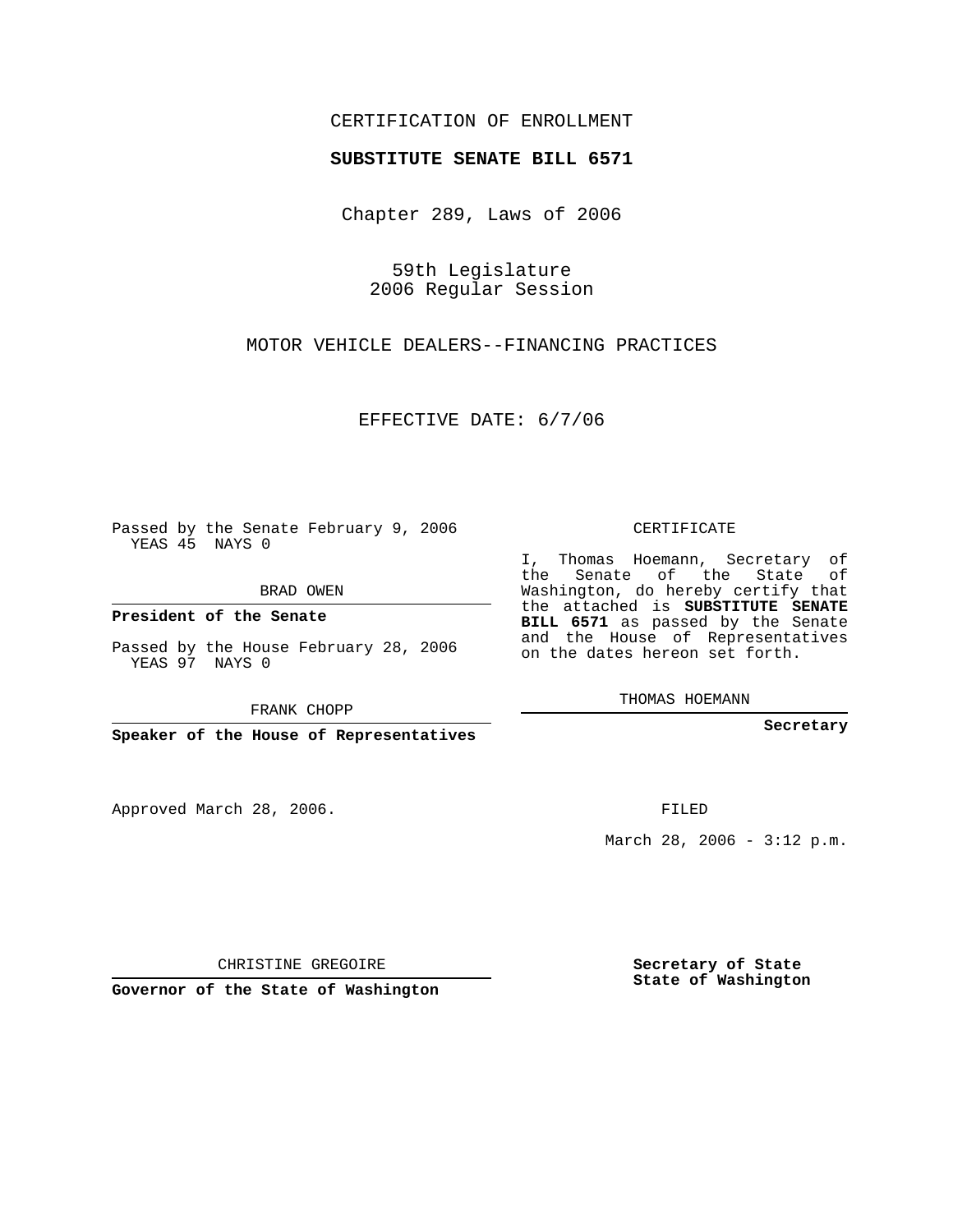## **SUBSTITUTE SENATE BILL 6571** \_\_\_\_\_\_\_\_\_\_\_\_\_\_\_\_\_\_\_\_\_\_\_\_\_\_\_\_\_\_\_\_\_\_\_\_\_\_\_\_\_\_\_\_\_

\_\_\_\_\_\_\_\_\_\_\_\_\_\_\_\_\_\_\_\_\_\_\_\_\_\_\_\_\_\_\_\_\_\_\_\_\_\_\_\_\_\_\_\_\_

Passed Legislature - 2006 Regular Session

## **State of Washington 59th Legislature 2006 Regular Session**

**By** Senate Committee on Financial Institutions, Housing & Consumer Protection (originally sponsored by Senators Berkey, Benton, Fairley, Honeyford, Franklin and Parlette)

READ FIRST TIME 02/01/06.

1 AN ACT Relating to financing practices of motor vehicle dealers; 2 amending RCW 46.70.180; and creating a new section.

3 BE IT ENACTED BY THE LEGISLATURE OF THE STATE OF WASHINGTON:

 4 **Sec. 1.** RCW 46.70.180 and 2003 c 368 s 1 are each amended to read 5 as follows:

6 Each of the following acts or practices is unlawful:

 (1) To cause or permit to be advertised, printed, displayed, published, distributed, broadcasted, televised, or disseminated in any manner whatsoever, any statement or representation with regard to the sale, lease, or financing of a vehicle which is false, deceptive, or misleading, including but not limited to the following:

 (a) That no down payment is required in connection with the sale of a vehicle when a down payment is in fact required, or that a vehicle may be purchased for a smaller down payment than is actually required; (b) That a certain percentage of the sale price of a vehicle may be financed when such financing is not offered in a single document 17 evidencing the entire security transaction;

18 (c) That a certain percentage is the amount of the service charge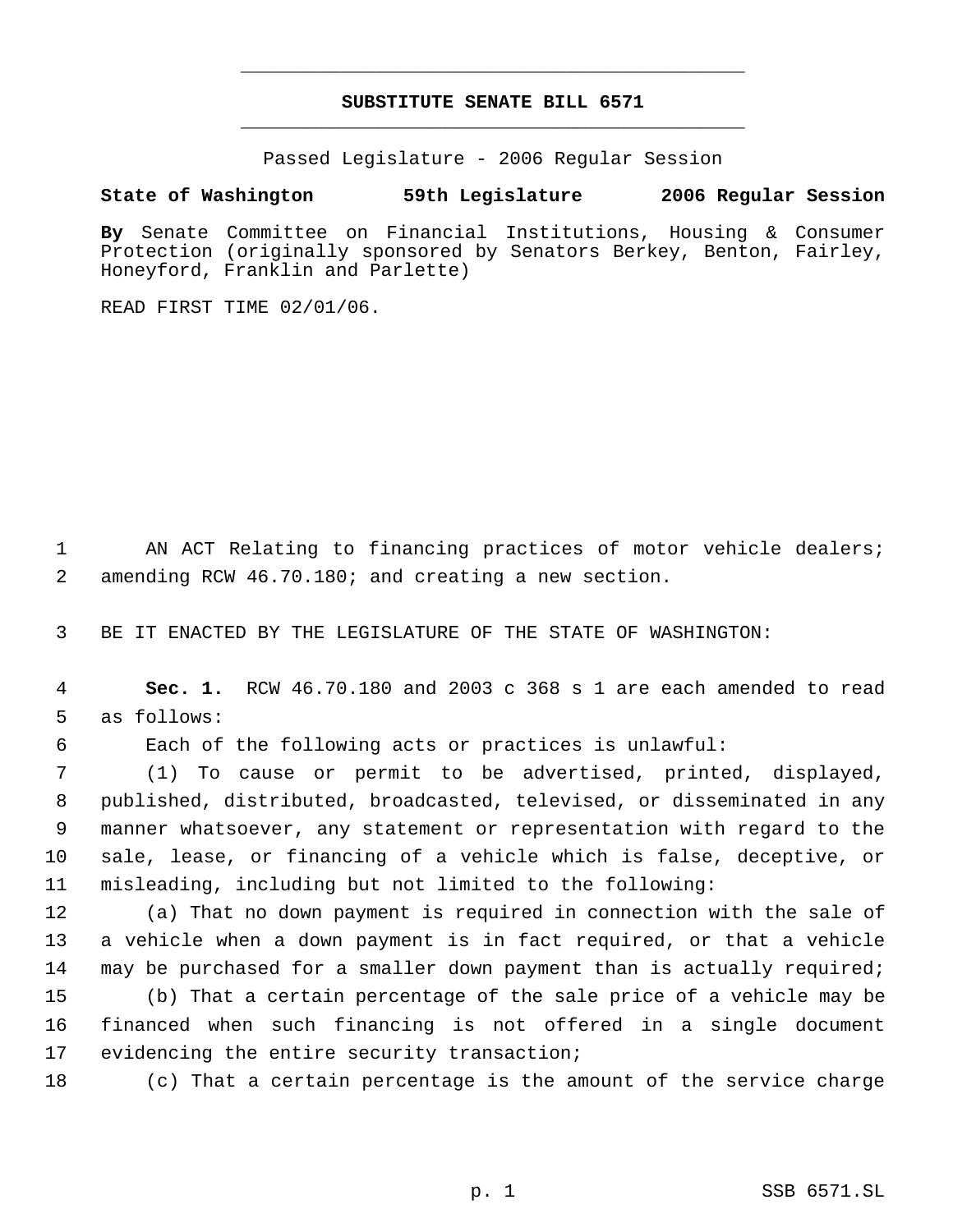to be charged for financing, without stating whether this percentage 2 charge is a monthly amount or an amount to be charged per year;

 (d) That a new vehicle will be sold for a certain amount above or below cost without computing cost as the exact amount of the factory invoice on the specific vehicle to be sold;

 (e) That a vehicle will be sold upon a monthly payment of a certain amount, without including in the statement the number of payments of that same amount which are required to liquidate the unpaid purchase price.

 (2)(a) To incorporate within the terms of any purchase and sale or lease agreement any statement or representation with regard to the sale, lease, or financing of a vehicle which is false, deceptive, or misleading, including but not limited to terms that include as an added cost to the selling price or capitalized cost of a vehicle an amount for licensing or transfer of title of that vehicle which is not actually due to the state, unless such amount has in fact been paid by the dealer prior to such sale. However, an amount not to exceed thirty-five dollars per vehicle sale or lease may be charged by a dealer to recover administrative costs for collecting motor vehicle excise taxes, licensing and registration fees and other agency fees, verifying and clearing titles, transferring titles, perfecting, releasing, or satisfying liens or other security interests, and other administrative and documentary services rendered by a dealer in connection with the sale or lease of a vehicle and in carrying out the requirements of this chapter or any other provisions of state law.

 (b) A dealer may charge the documentary service fee in (a) of this subsection under the following conditions:

 (i) The documentary service fee is disclosed in writing to a prospective purchaser or lessee before the execution of a purchase and sale or lease agreement;

 (ii) The documentary service fee is not represented to the purchaser or lessee as a fee or charge required by the state to be paid by either the dealer or prospective purchaser or lessee;

 (iii) The documentary service fee is separately designated from the selling price or capitalized cost of the vehicle and from any other taxes, fees, or charges; and

(iv) Dealers disclose in any advertisement that a documentary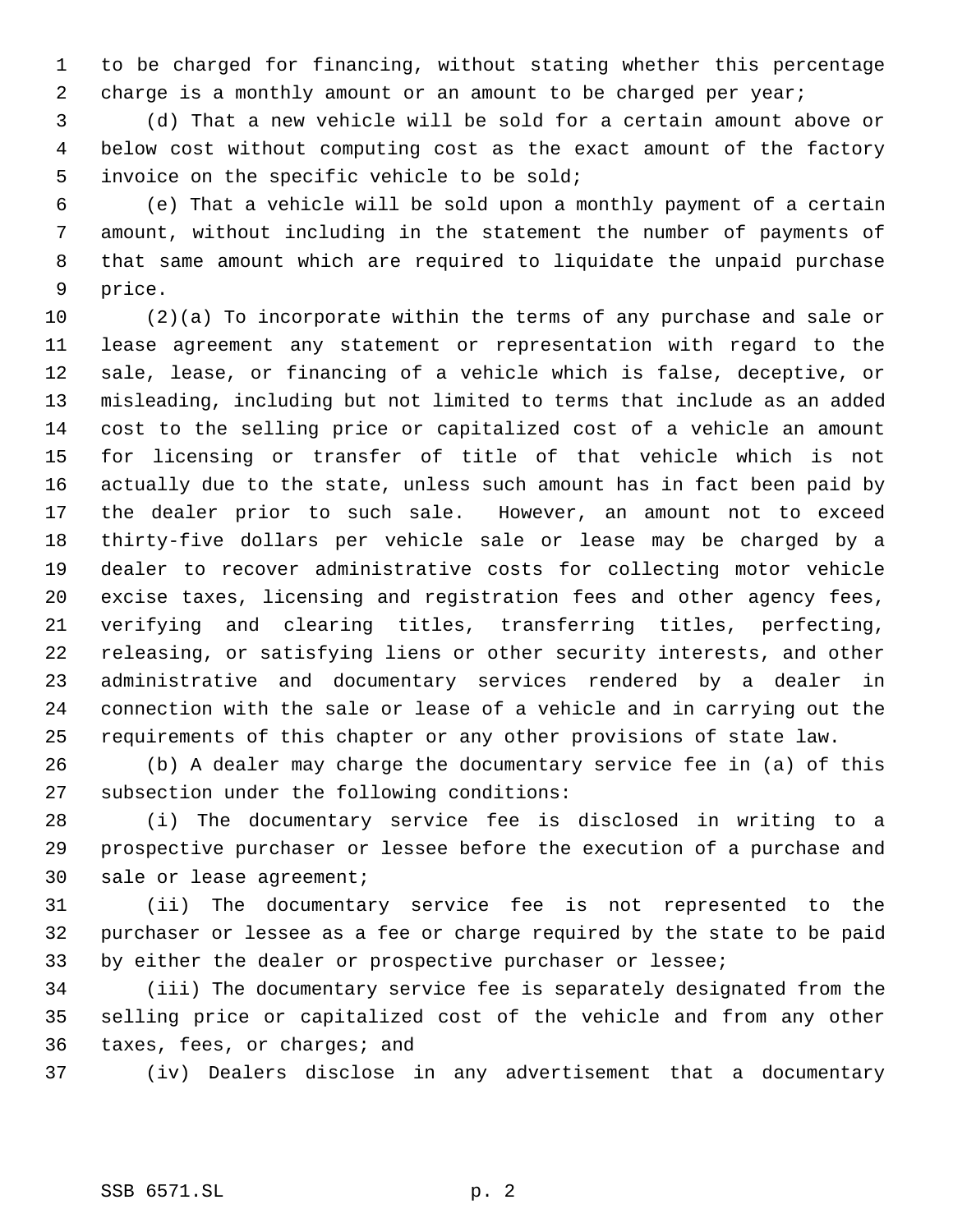service fee in an amount up to thirty-five dollars may be added to the sale price or the capitalized cost.

 For the purposes of this subsection (2), the term "documentary service fee" means the optional amount charged by a dealer to provide the services specified in (a) of this subsection.

 (3) To set up, promote, or aid in the promotion of a plan by which vehicles are to be sold or leased to a person for a consideration and upon further consideration that the purchaser or lessee agrees to secure one or more persons to participate in the plan by respectively making a similar purchase and in turn agreeing to secure one or more persons likewise to join in said plan, each purchaser or lessee being given the right to secure money, credits, goods, or something of value, depending upon the number of persons joining the plan.

 (4) To commit, allow, or ratify any act of "bushing" which is 15 defined as follows: ((Taking from a prospective buyer or lessee of a 16 vehicle a written order or offer to purchase or lease, or)) Entering 17 into a written contract ((document)), written purchase order or 18 agreement, retail installment sales agreement, note and security agreement, or written lease agreement, hereinafter collectively 20 referred to as contract or lease, signed by the prospective buyer or lessee of a vehicle, which:

22 (a) Is subject to any conditions or the dealer's( $(\tau)$ ) or his or her authorized representative's future acceptance, and the dealer fails or 24 refuses within  $((t + r)$  four calendar days, exclusive of Saturday, Sunday, or legal holiday, and prior to any further negotiations with 26 said buyer or lessee( $(\tau)$ ) to inform the buyer or lessee either: (i) 27 ((to deliver to the buyer or lessee the dealer's signed acceptance,)) That the dealer unconditionally accepts the contract or lease, having satisfied, removed, or waived all conditions to acceptance or performance, including, but not limited to, financing, assignment, or 31 <u>lease approval;</u> or (ii) ((<del>to void the order, offer, or contract</del> 32 document)) that the dealer rejects the contract or lease, thereby automatically voiding the contract or lease, as long as such voiding does not negate commercially reasonable contract or lease provisions pertaining to the return of the subject vehicle and any physical damage, excessive mileage after the demand for return of the vehicle, 37 and attorneys' fees authorized by law, and tenders the ((return)) 38 refund of any initial payment or security made or given by the buyer or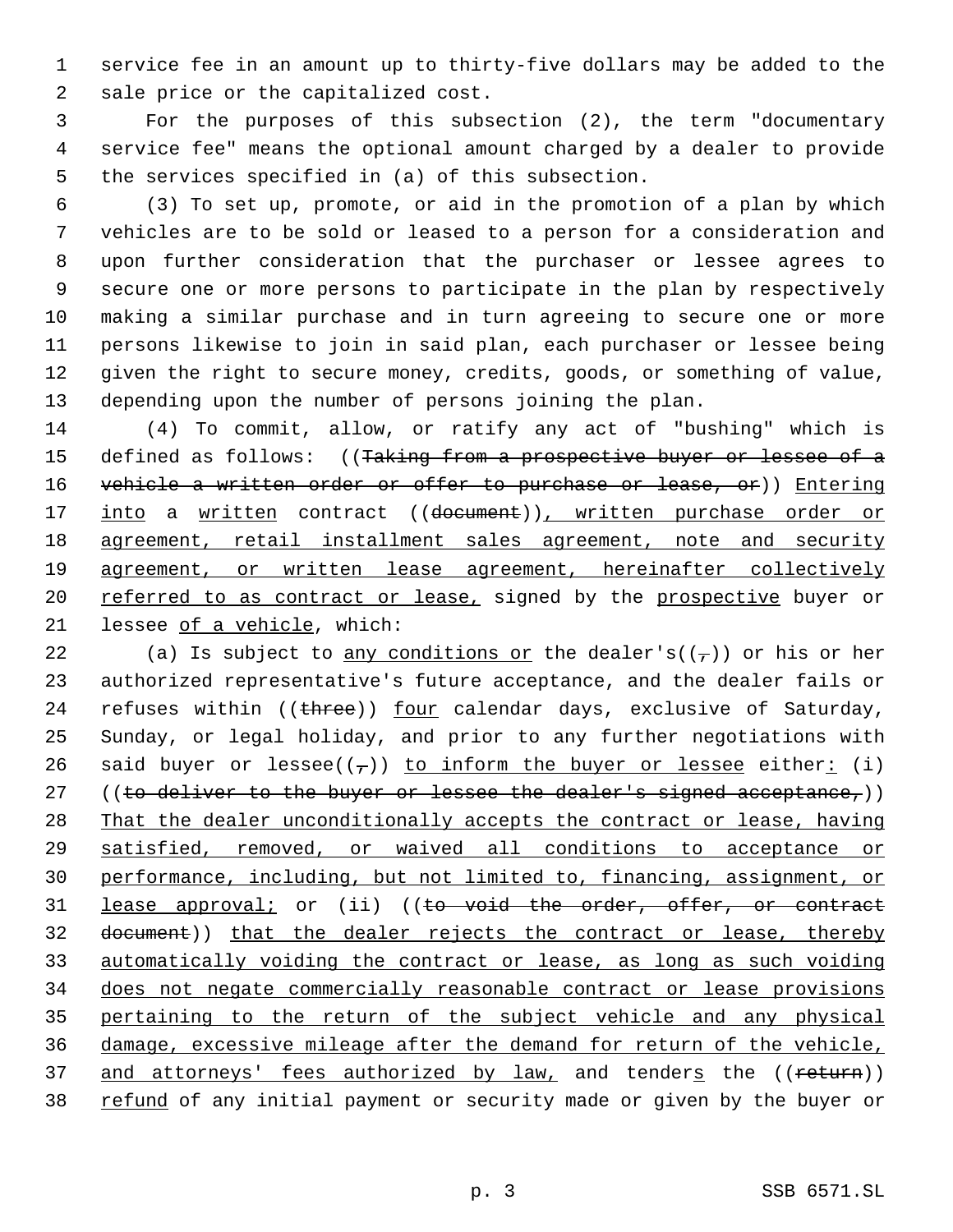1 lessee, including, but not limited to ((money, check, promissory note, 2 vehicle keys)), ((a)) any down payment, and tenders return of the trade-in vehicle, key, other trade-in, or certificate of title to a 4 trade-in( $(i-$ or)). Tender may be conditioned on return of the subject vehicle if previously delivered to the buyer or lessee.

6 The provisions of this subsection  $(4)(a)$  do not impair, prejudice, or abrogate the rights of a dealer to assert a claim against the buyer or lessee for misrepresentation or breach of contract and to exercise all remedies available at law or in equity, including those under chapter 62A.9A RCW, if the dealer, bank, or other lender or leasing company discovers that approval of the contract or financing or approval of the lease was based upon material misrepresentations made 13 by the buyer or lessee, including, but not limited to, misrepresentations regarding income, employment, or debt of the buyer 15 or lessee, as long as the dealer, or his or her staff, has not, with knowledge of the material misrepresentation, aided, assisted, 17 encouraged, or participated, directly or indirectly, in the misrepresentation. A dealer shall not be in violation of this subsection (4)(a) if the buyer or lessee made a material misrepresentation to the dealer, as long as the dealer, or his or her staff, has not, with knowledge of the material misrepresentation, aided, assisted, encouraged, or participated, directly or indirectly, in the misrepresentation.

 When a dealer informs a buyer or lessee under this subsection (4)(a) regarding the unconditional acceptance or rejection of the contract, lease, or financing by an electronic mail message, the dealer must also transmit the communication by any additional means;

 (b) Permits the dealer to renegotiate a dollar amount specified as trade-in allowance on a vehicle delivered or to be delivered by the buyer or lessee as part of the purchase price or lease, for any reason except:

 (i) Failure to disclose that the vehicle's certificate of ownership has been branded for any reason, including, but not limited to, status as a rebuilt vehicle as provided in RCW 46.12.050 and 46.12.075; or

 (ii) Substantial physical damage or latent mechanical defect occurring before the dealer took possession of the vehicle and which could not have been reasonably discoverable at the time of the taking of the order, offer, or contract; or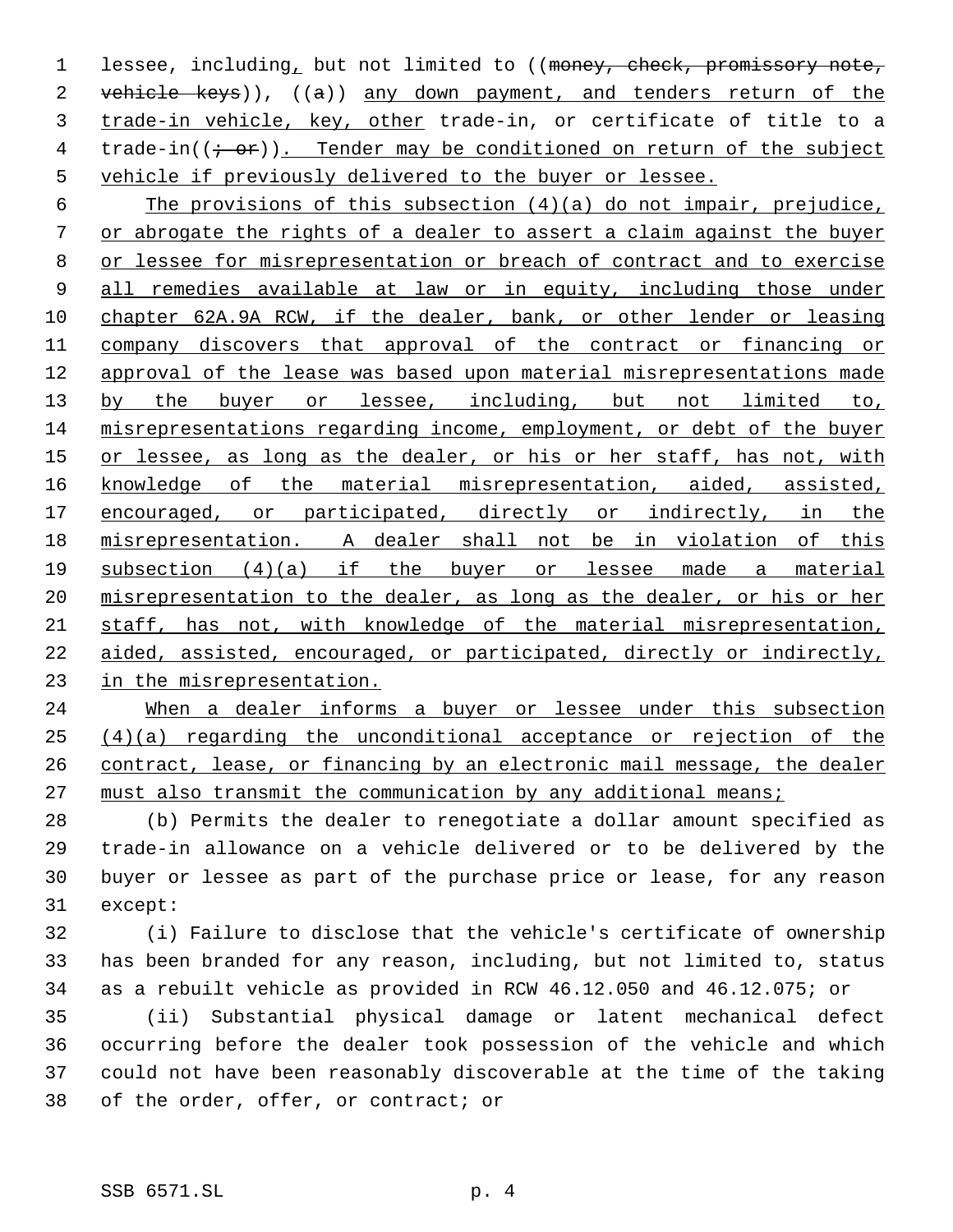(iii) Excessive additional miles or a discrepancy in the mileage. "Excessive additional miles" means the addition of five hundred miles or more, as reflected on the vehicle's odometer, between the time the vehicle was first valued by the dealer for purposes of determining its trade-in value and the time of actual delivery of the vehicle to the dealer. "A discrepancy in the mileage" means (A) a discrepancy between the mileage reflected on the vehicle's odometer and the stated mileage on the signed odometer statement; or (B) a discrepancy between the mileage stated on the signed odometer statement and the actual mileage on the vehicle; or

 (c) Fails to comply with the obligation of any written warranty or guarantee given by the dealer requiring the furnishing of services or repairs within a reasonable time.

 (5) To commit any offense relating to odometers, as such offenses are defined in RCW 46.37.540, 46.37.550, 46.37.560, and 46.37.570. A violation of this subsection is a class C felony punishable under chapter 9A.20 RCW.

 (6) For any vehicle dealer or vehicle salesperson to refuse to furnish, upon request of a prospective purchaser or lessee, for vehicles previously registered to a business or governmental entity, the name and address of the business or governmental entity.

 (7) To commit any other offense under RCW 46.37.423, 46.37.424, or 46.37.425.

 (8) To commit any offense relating to a dealer's temporary license permit, including but not limited to failure to properly complete each such permit, or the issuance of more than one such permit on any one vehicle. However, a dealer may issue a second temporary permit on a vehicle if the following conditions are met:

 (a) The lienholder fails to deliver the vehicle title to the dealer within the required time period;

(b) The dealer has satisfied the lien; and

 (c) The dealer has proof that payment of the lien was made within two calendar days, exclusive of Saturday, Sunday, or a legal holiday, after the sales contract has been executed by all parties and all conditions and contingencies in the sales contract have been met or otherwise satisfied.

 (9) For a dealer, salesperson, or mobile home manufacturer, having taken an instrument or cash "on deposit" from a purchaser or lessee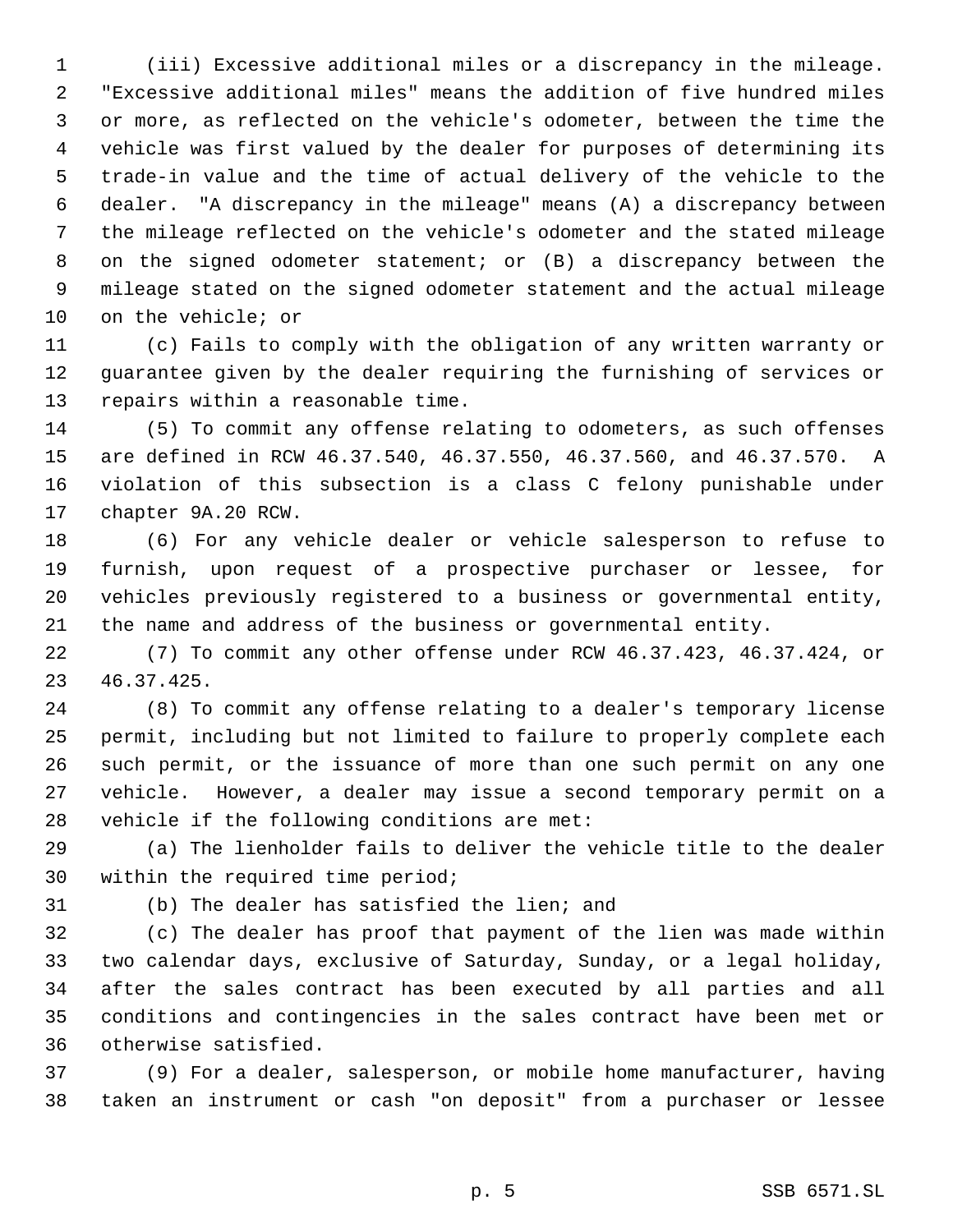prior to the delivery of the bargained-for vehicle, to commingle the "on deposit" funds with assets of the dealer, salesperson, or mobile home manufacturer instead of holding the "on deposit" funds as trustee in a separate trust account until the purchaser or lessee has taken delivery of the bargained-for vehicle. Delivery of a manufactured home shall be deemed to occur in accordance with RCW 46.70.135(5). Failure, immediately upon receipt, to endorse "on deposit" instruments to such a trust account, or to set aside "on deposit" cash for deposit in such trust account, and failure to deposit such instruments or cash in such trust account by the close of banking hours on the day following receipt thereof, shall be evidence of intent to commit this unlawful practice: PROVIDED, HOWEVER, That a motor vehicle dealer may keep a separate trust account which equals his or her customary total customer deposits for vehicles for future delivery. For purposes of this section, "on deposit" funds received from a purchaser of a manufactured home means those funds that a seller requires a purchaser to advance before ordering the manufactured home, but does not include any loan proceeds or moneys that might have been paid on an installment contract.

 (10) For a dealer or manufacturer to fail to comply with the obligations of any written warranty or guarantee given by the dealer or manufacturer requiring the furnishing of goods and services or repairs within a reasonable period of time, or to fail to furnish to a purchaser or lessee, all parts which attach to the manufactured unit including but not limited to the undercarriage, and all items specified in the terms of a sales or lease agreement signed by the seller and buyer or lessee.

 (11) For a vehicle dealer to pay to or receive from any person, firm, partnership, association, or corporation acting, either directly or through a subsidiary, as a buyer's agent for consumers, any compensation, fee, purchase moneys or funds that have been deposited into or withdrawn out of any account controlled or used by any buyer's agent, gratuity, or reward in connection with the purchase, sale, or lease of a new motor vehicle.

 (12) For a buyer's agent, acting directly or through a subsidiary, to pay to or to receive from any motor vehicle dealer any compensation, fee, gratuity, or reward in connection with the purchase, sale, or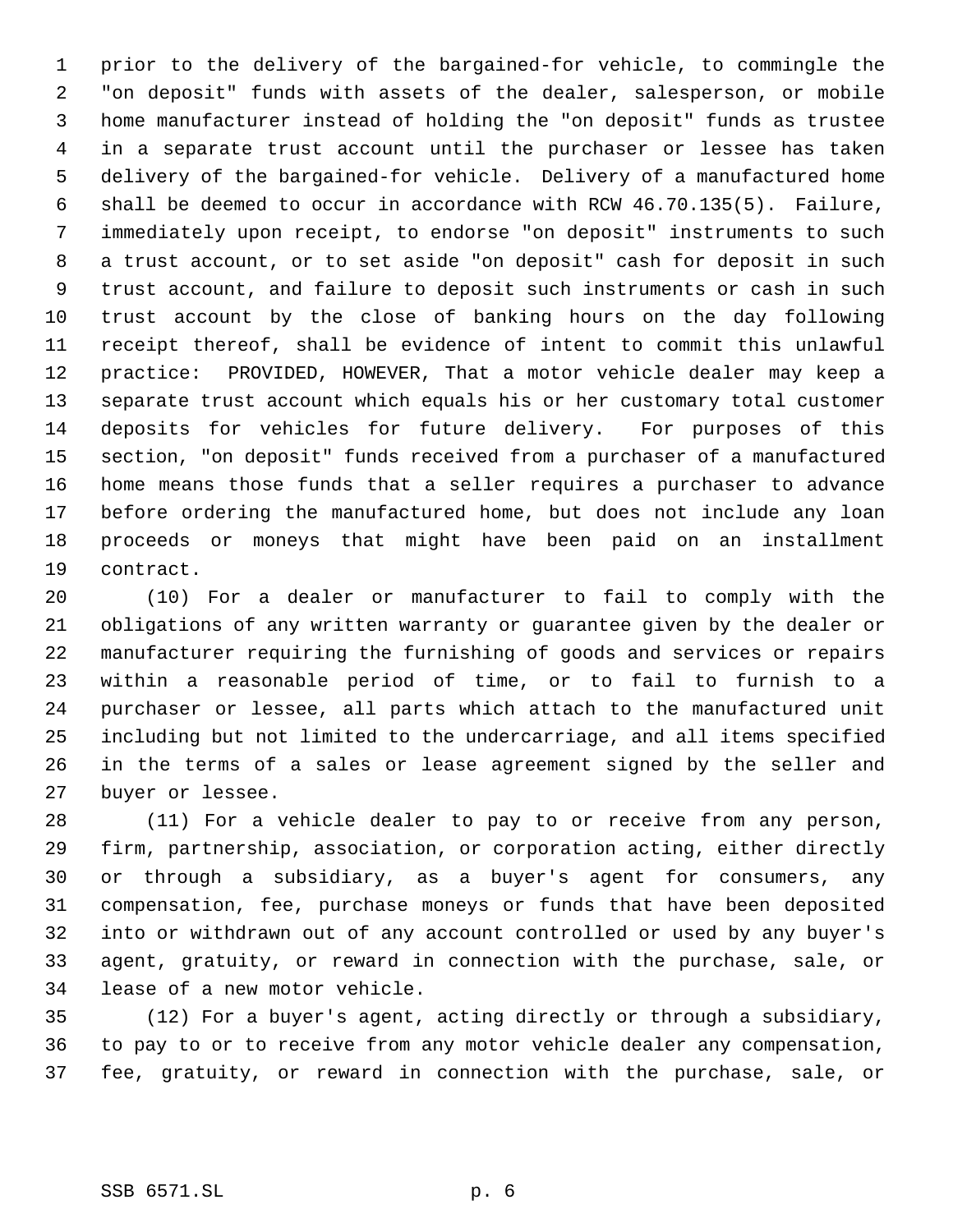lease of a new motor vehicle. In addition, it is unlawful for any buyer's agent to engage in any of the following acts on behalf of or in the name of the consumer:

 (a) Receiving or paying any purchase moneys or funds into or out of any account controlled or used by any buyer's agent;

 (b) Signing any vehicle purchase orders, sales contracts, leases, odometer statements, or title documents, or having the name of the buyer's agent appear on the vehicle purchase order, sales contract, lease, or title; or

 (c) Signing any other documentation relating to the purchase, sale, lease, or transfer of any new motor vehicle.

 It is unlawful for a buyer's agent to use a power of attorney obtained from the consumer to accomplish or effect the purchase, sale, lease, or transfer of ownership documents of any new motor vehicle by any means which would otherwise be prohibited under (a) through (c) of this subsection. However, the buyer's agent may use a power of attorney for physical delivery of motor vehicle license plates to the consumer.

 Further, it is unlawful for a buyer's agent to engage in any false, deceptive, or misleading advertising, disseminated in any manner whatsoever, including but not limited to making any claim or statement that the buyer's agent offers, obtains, or guarantees the lowest price on any motor vehicle or words to similar effect.

 (13) For a buyer's agent to arrange for or to negotiate the purchase, or both, of a new motor vehicle through an out-of-state dealer without disclosing in writing to the customer that the new vehicle would not be subject to chapter 19.118 RCW. This subsection also applies to leased vehicles. In addition, it is unlawful for any buyer's agent to fail to have a written agreement with the customer that: (a) Sets forth the terms of the parties' agreement; (b) discloses to the customer the total amount of any fees or other compensation being paid by the customer to the buyer's agent for the agent's services; and (c) further discloses whether the fee or any portion of the fee is refundable.

 (14) Being a manufacturer, other than a motorcycle manufacturer governed by chapter ((46.94)) 46.93 RCW, to:

 (a) Coerce or attempt to coerce any vehicle dealer to order or accept delivery of any vehicle or vehicles, parts or accessories, or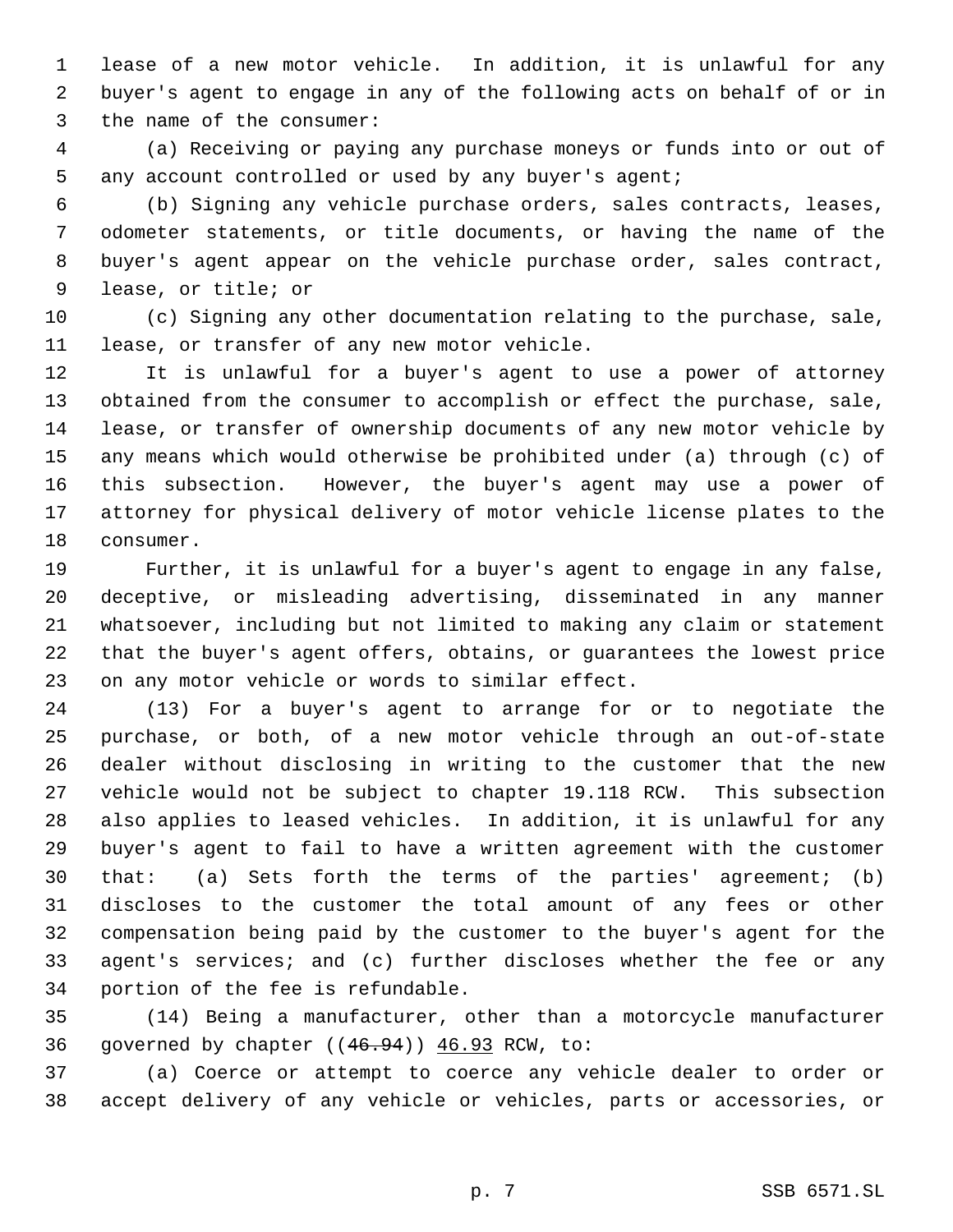any other commodities which have not been voluntarily ordered by the vehicle dealer: PROVIDED, That recommendation, endorsement, exposition, persuasion, urging, or argument are not deemed to constitute coercion;

 (b) Cancel or fail to renew the franchise or selling agreement of any vehicle dealer doing business in this state without fairly compensating the dealer at a fair going business value for his or her capital investment which shall include but not be limited to tools, equipment, and parts inventory possessed by the dealer on the day he or she is notified of such cancellation or termination and which are still within the dealer's possession on the day the cancellation or termination is effective, if: (i) The capital investment has been entered into with reasonable and prudent business judgment for the purpose of fulfilling the franchise; and (ii) the cancellation or nonrenewal was not done in good faith. Good faith is defined as the duty of each party to any franchise to act in a fair and equitable manner towards each other, so as to guarantee one party freedom from coercion, intimidation, or threats of coercion or intimidation from the other party: PROVIDED, That recommendation, endorsement, exposition, persuasion, urging, or argument are not deemed to constitute a lack of good faith;

 (c) Encourage, aid, abet, or teach a vehicle dealer to sell or lease vehicles through any false, deceptive, or misleading sales or financing practices including but not limited to those practices declared unlawful in this section;

 (d) Coerce or attempt to coerce a vehicle dealer to engage in any practice forbidden in this section by either threats of actual 28 cancellation or failure to renew the dealer's franchise agreement;

 (e) Refuse to deliver any vehicle publicly advertised for immediate delivery to any duly licensed vehicle dealer having a franchise or contractual agreement for the retail sale or lease of new and unused vehicles sold or distributed by such manufacturer within sixty days after such dealer's order has been received in writing unless caused by inability to deliver because of shortage or curtailment of material, labor, transportation, or utility services, or by any labor or production difficulty, or by any cause beyond the reasonable control of the manufacturer;